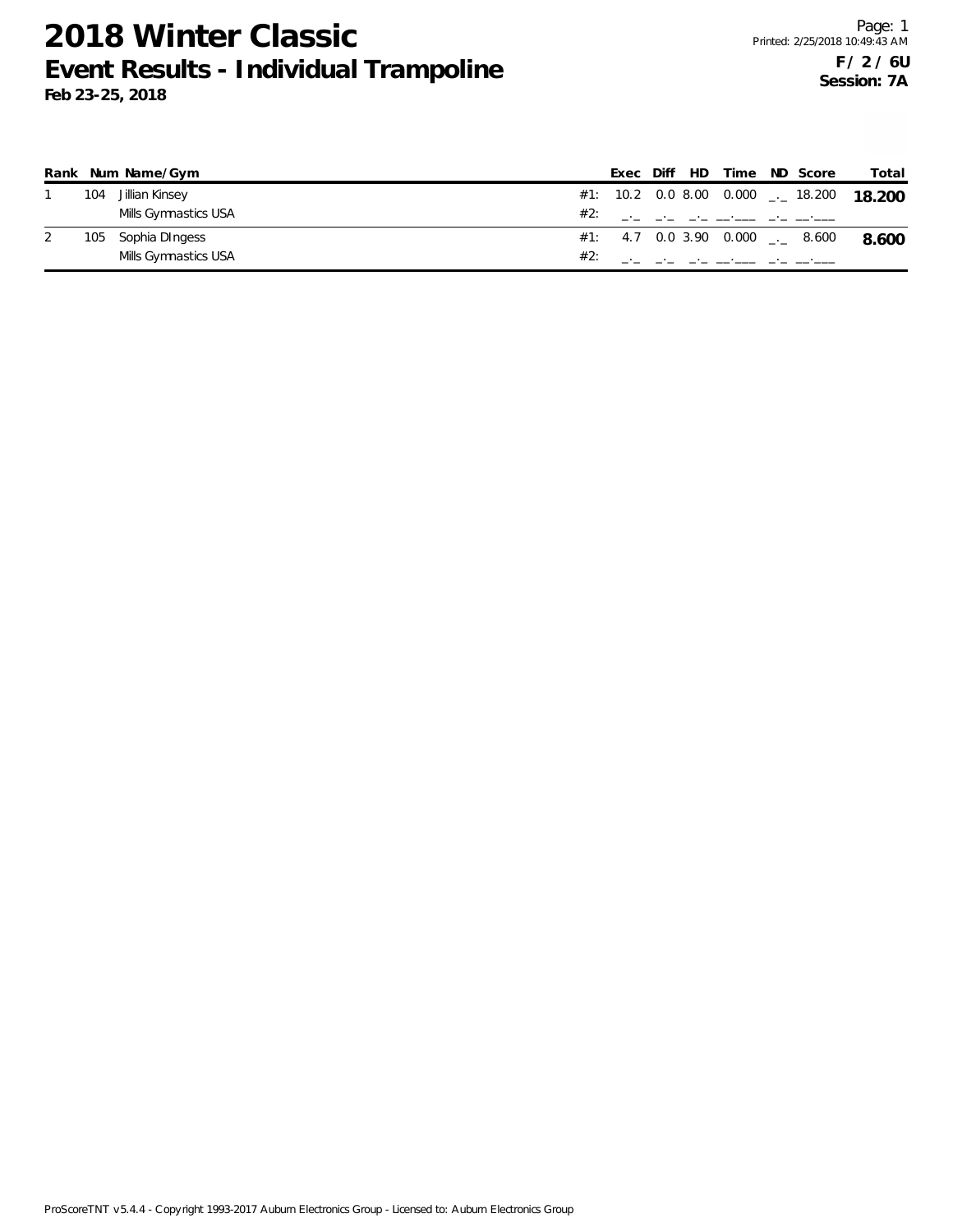|  | Rank Num Name/Gym    |  |  | Exec Diff HD Time ND Score |  | Total                                               |
|--|----------------------|--|--|----------------------------|--|-----------------------------------------------------|
|  | 115 Macie Turton     |  |  |                            |  | #1: 13.3 0.0 8.60 0.000 $\frac{1}{2}$ 21.900 21.900 |
|  | One World Gymnastics |  |  |                            |  |                                                     |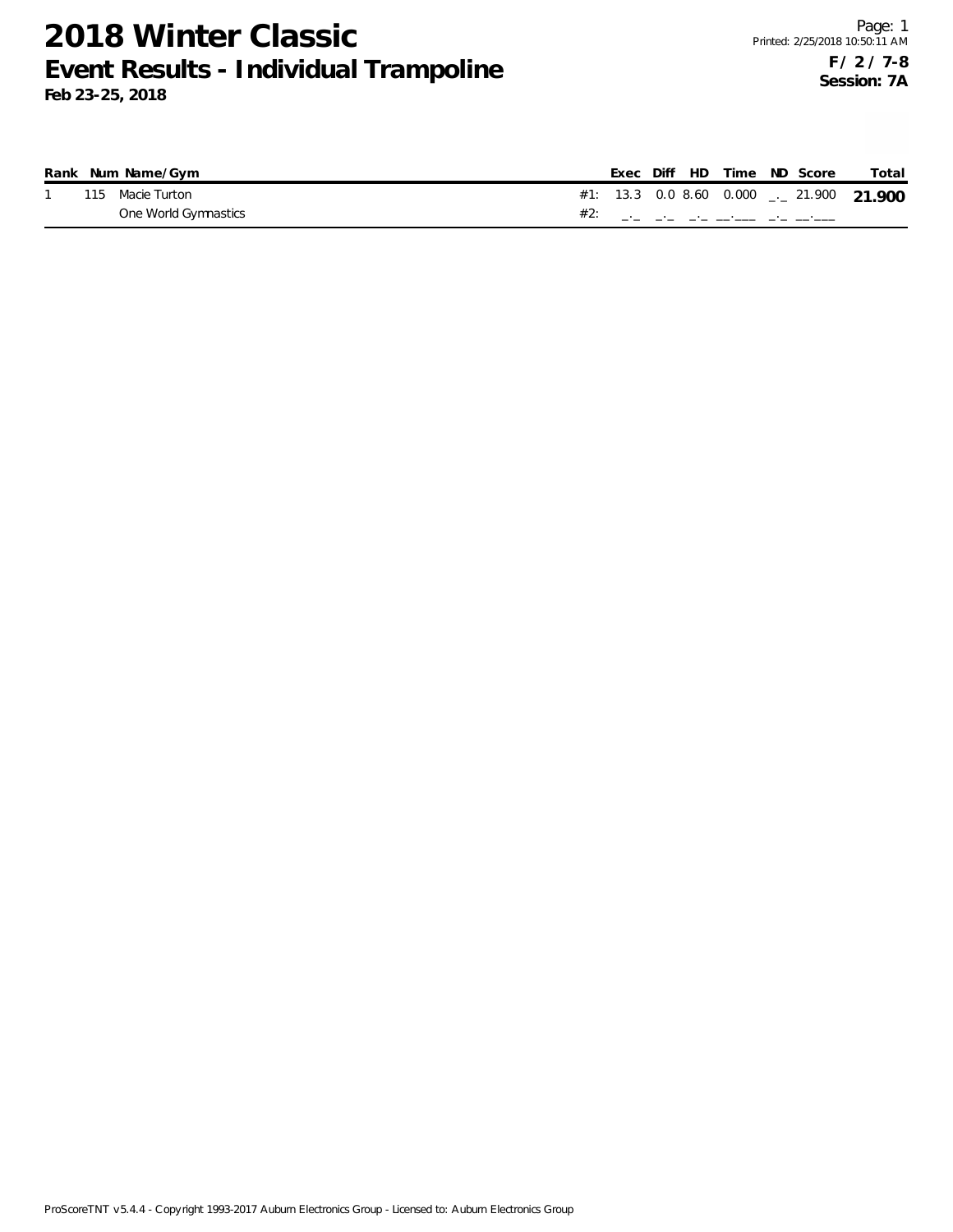|     | Rank Num Name/Gym    | Exec |  | Diff HD Time ND Score                            |  | Total                                               |
|-----|----------------------|------|--|--------------------------------------------------|--|-----------------------------------------------------|
| 108 | Emma Torrez          |      |  |                                                  |  | #1: 12.4 0.0 9.70 0.000 $\frac{1}{2}$ 22.100 22.100 |
|     | One World Gymnastics |      |  | #2: ___ __ __ __ __ __ __                        |  |                                                     |
| 107 | Harper Peterson      |      |  |                                                  |  | #1: 1.3 0.0 1.00 0.000 $\frac{1}{2}$ 2.300 2.300    |
|     | One World Gymnastics |      |  | the control of the control of the control of the |  |                                                     |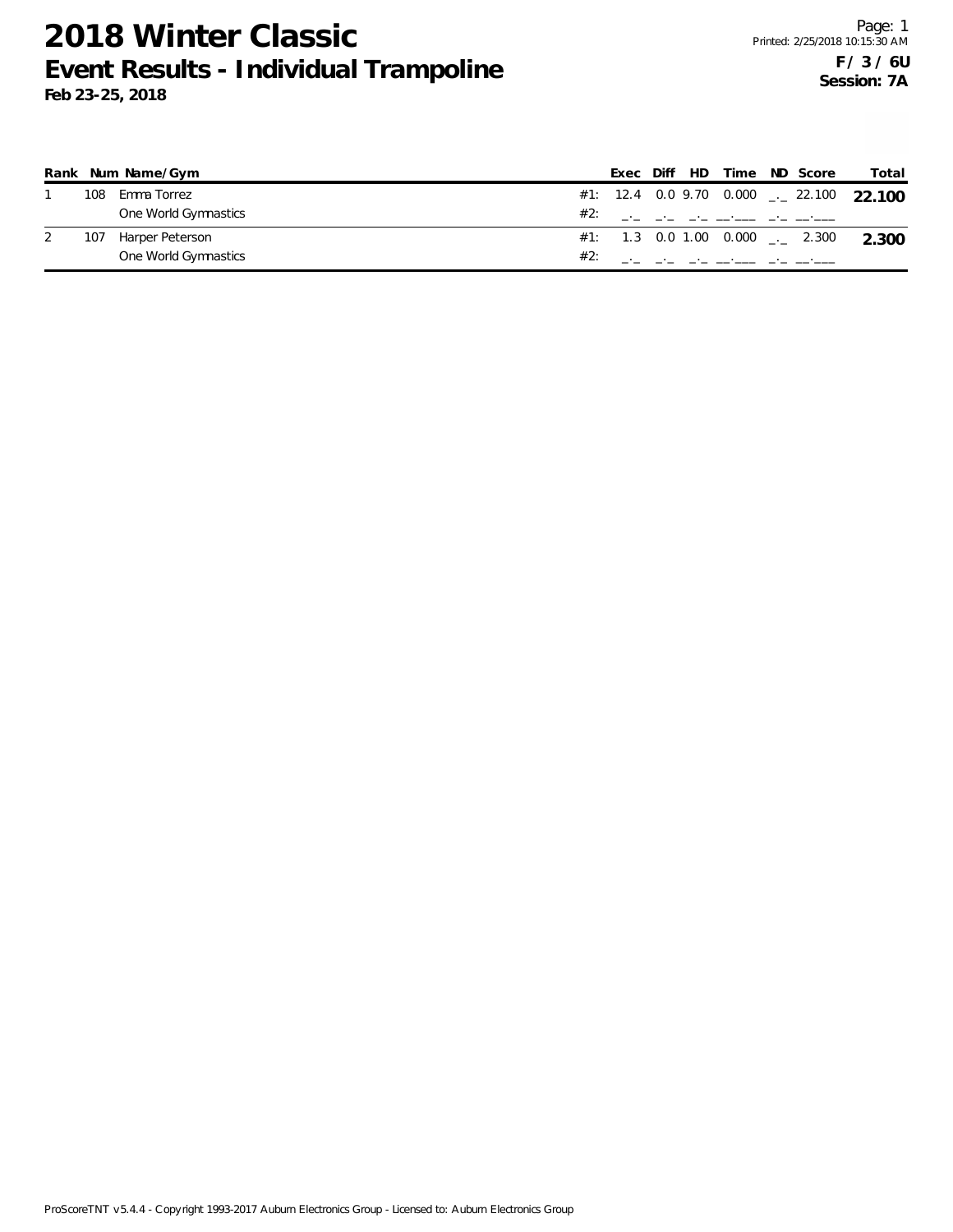|     | Rank Num Name/Gym    |     | Exec |  | Diff HD Time ND Score |  | Total                                               |
|-----|----------------------|-----|------|--|-----------------------|--|-----------------------------------------------------|
|     | 109 Lilly Faulk      |     |      |  |                       |  | #1: 13.7 0.0 9.60 0.000 $\rightarrow$ 23.300 23.300 |
|     | Integrity Athletics  |     |      |  |                       |  |                                                     |
| 125 | Giana Mele           |     |      |  |                       |  | #1: 1.2 0.0 1.00 0.000 $\frac{1}{2}$ 2.200 2.200    |
|     | Mills Gymnastics USA | #2: |      |  |                       |  |                                                     |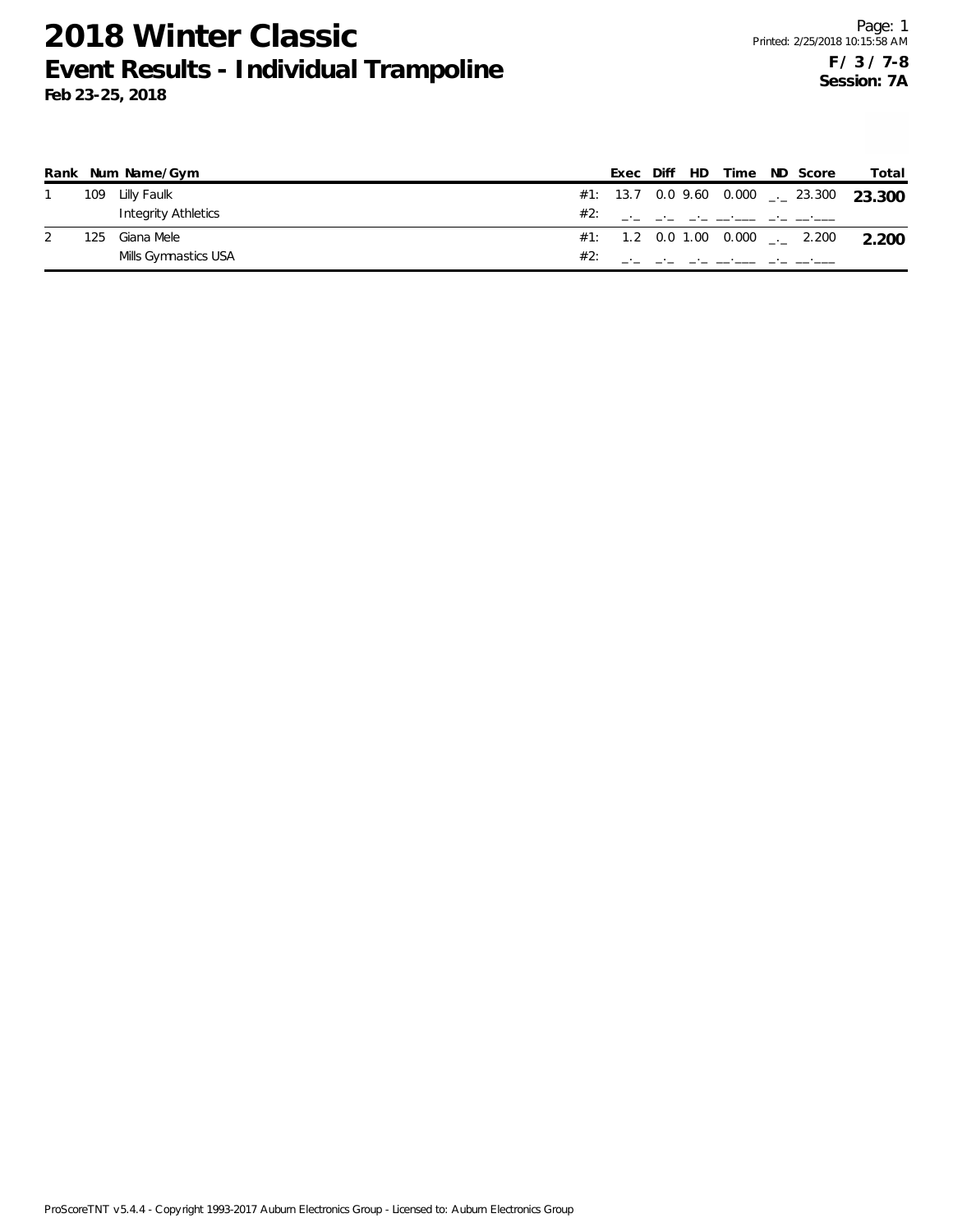| Rank |     | Num Name/Gym                  |     | Exec | Diff | - HD - | Time | ND Score                                              | Total    |
|------|-----|-------------------------------|-----|------|------|--------|------|-------------------------------------------------------|----------|
|      | 147 | Sicily Smith                  |     |      |      |        |      | #1: 13.6 0.0 9.10 0.000 $\frac{1}{2}$ 22.700          | - 22.700 |
|      |     | DeVeau's School of Gymnastics | #2: |      |      |        |      | المتوقف التوقي المتنف فتنوا المراد والمراد            |          |
| 2    |     | 150 Adyson Martinez           |     |      |      |        |      | #1: 13.3 0.0 9.20 0.000 $_{\leftarrow}$ 22.500 22.500 |          |
|      |     | One World Gymnastics          | #2: |      |      |        |      | وللمستناء والمستنقل والمتحدث والمتحدث والمتحدث        |          |
| 3    | 134 | Emani Freeman                 | #1: |      |      |        |      | $0.0$ $0.0$ $0.00$ $0.000$ $_{\dots}$ $0.000$         | 0.000    |
|      |     | <b>FlipCity South</b>         | #2: |      |      |        |      |                                                       |          |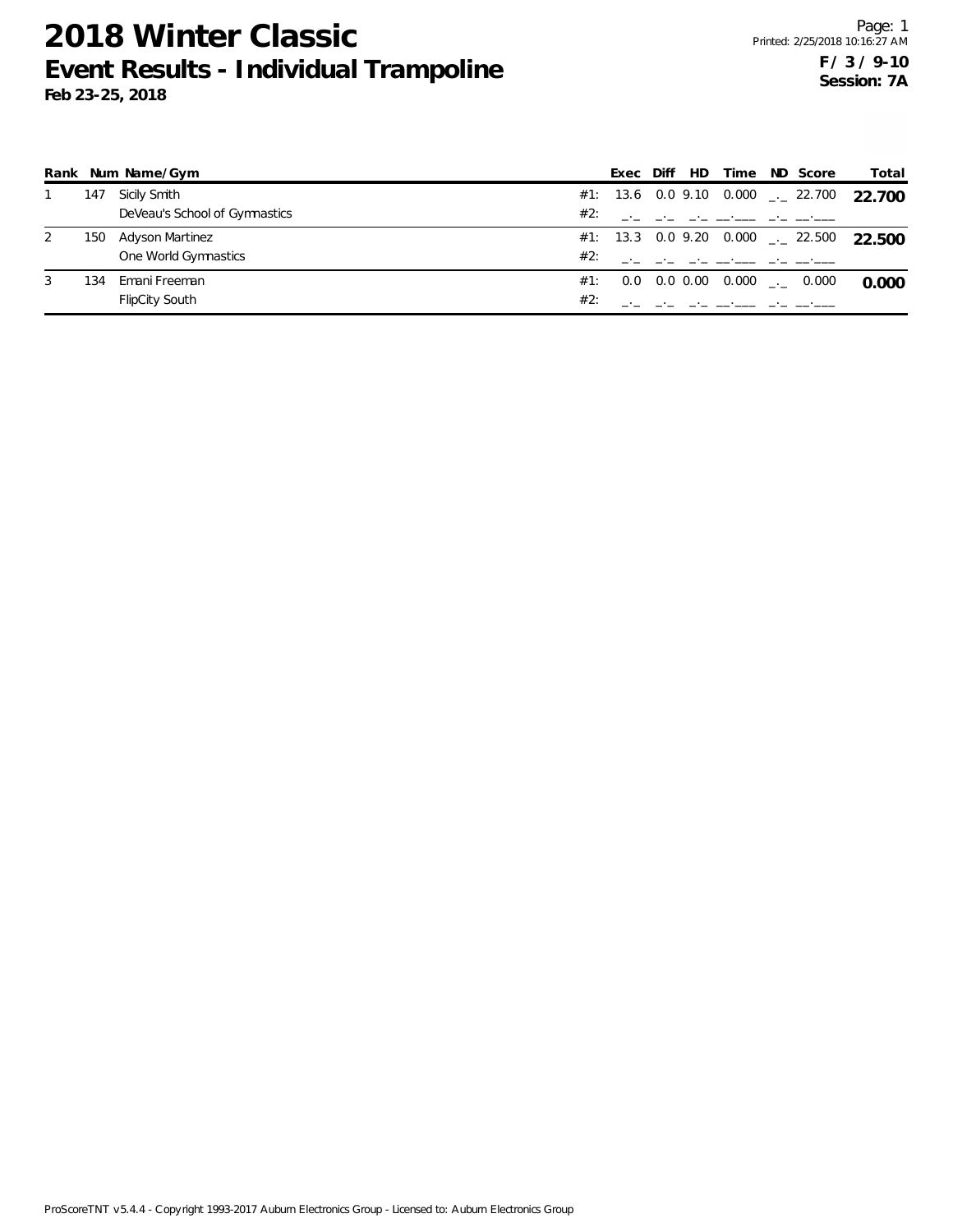|               |     | Rank Num Name/Gym             |     | Exec | Diff | HD | Time | ND Score                                        | Total  |
|---------------|-----|-------------------------------|-----|------|------|----|------|-------------------------------------------------|--------|
|               | 116 | Charlotte Torrez              |     |      |      |    |      | #1: 15.7 0.010.00 0.000 $\text{---}$ 25.700     | 25.700 |
|               |     | One World Gymnastics          | #2: |      |      |    |      |                                                 |        |
| $\mathcal{L}$ | 124 | Emilie Lentz                  |     |      |      |    |      | #1: 14.2 0.0 9.90 0.000 $\leq$ 24.100           | 24.100 |
|               |     | DeVeau's School of Gymnastics | #2: |      |      |    |      |                                                 |        |
| 3             | 110 | Krista Black                  |     |      |      |    |      | #1: 13.8 0.0 9.90 0.000 $\frac{1}{2}$ 23.700    | 23.700 |
|               |     | DeVeau's School of Gymnastics | #2: |      |      |    |      |                                                 |        |
| 4             | 112 | Mariah Ross                   |     |      |      |    |      | #1: 13.9  0.0  9.70  0.000 $\frac{1}{2}$ 23.600 | 23.600 |
|               |     | DeVeau's School of Gymnastics | #2: |      |      |    |      |                                                 |        |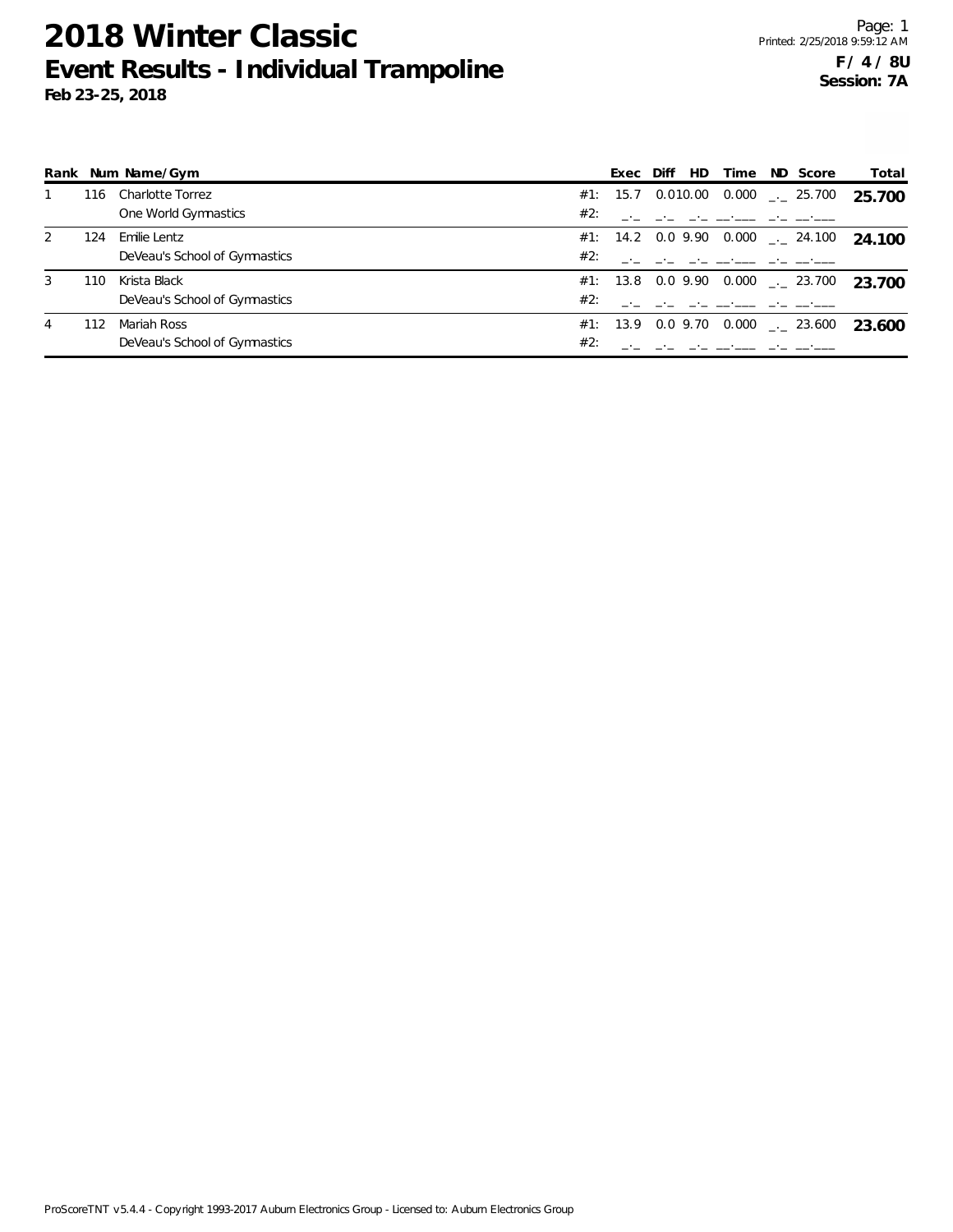|                |     | Rank Num Name/Gym                    |     | Exec | Diff<br>HD         | Time  | ND Score                            | Total  |
|----------------|-----|--------------------------------------|-----|------|--------------------|-------|-------------------------------------|--------|
|                | 136 | Annabel Gorman                       | #1: | 16.2 | $0.0$ 9.70         | 0.000 | $-25.900$                           | 25.900 |
|                |     | <b>Troy Gymnastics</b>               | #2: |      |                    |       |                                     |        |
| 2              | 145 | Kaylee Swenson                       | #1: | 15.5 | $0.0$ 9.50         | 0.000 | $\frac{1}{2}$ 25.000                | 25.000 |
|                |     | <b>Integrity Athletics</b>           | #2: |      |                    |       |                                     |        |
| 3              | 174 | Kaitlyn Jacques                      | #1: | 14.5 | $0.0$ 9.70 $0.000$ |       | $\frac{1}{2}$ 24.200                | 24.200 |
|                |     | DeVeau's School of Gymnastics        | #2: |      |                    |       |                                     |        |
| 4              | 186 | <b>Addison Ginther</b>               | #1: | 14.3 | $0.0$ 9.80 $0.000$ |       | $\frac{1}{2}$ 24.100                | 24.100 |
|                |     | DeVeau's School of Gymnastics        | #2: |      |                    |       |                                     |        |
| 5              | 127 | Leah Taylor                          | #1: | 14.3 | $0.0$ 9.60 $0.000$ |       | . 23.900                            | 23.900 |
|                |     | Mills Gymnastics USA                 | #2: |      |                    |       |                                     |        |
| 6              | 135 | Danielle Brobst                      | #1: | 14.9 | 0.08.80            | 0.000 | 23.700                              | 23.700 |
|                |     | <b>Integrity Athletics</b>           | #2: |      |                    |       |                                     |        |
| $\overline{7}$ | 154 | Kendall Flynn                        | #1: | 13.7 | $0.0$ 9.90         |       | 0.000 0.0 23.600                    | 23.600 |
|                |     | DeVeau's School of Gymnastics        | #2: |      |                    |       |                                     |        |
| 8              | 141 | Nyla Young                           | #1: | 14.1 | $0.0$ 9.40         | 0.000 | 23.500                              | 23.500 |
|                |     | DeVeau's School of Gymnastics        | #2: |      |                    |       |                                     |        |
| 9              | 169 | Ella Ehrgott                         | #1: | 13.1 | $0.0$ 9.80         | 0.000 | $-22.900$                           | 22.900 |
|                |     | DeVeau's School of Gymnastics        | #2: |      |                    |       |                                     |        |
| 10             | 156 | <b>Ellis Dimitrie</b>                | #1: | 12.3 | $0.0$ 9.90         | 0.000 | $\frac{1}{2}$ 22.200                | 22.200 |
|                |     | <b>Flipspot Gymnastics and Cheer</b> | #2: |      |                    |       |                                     |        |
| 11             | 146 | Gianna Perrera                       | #1: | 7.2  | $0.0$ 5.70 $0.000$ |       | $\frac{1}{2}$ 12.900                | 12.900 |
|                |     | <b>Flipspot Gymnastics and Cheer</b> | #2: |      |                    |       |                                     |        |
| 12             | 138 | Gabriella Griffin                    | #1: | 4.5  | $0.0$ 3.00 $0.000$ |       | 7.500<br>$\mathcal{L}(\mathcal{L})$ | 7.500  |
|                |     | DeVeau's School of Gymnastics        | #2: |      | المتحامل المتحاملة |       |                                     |        |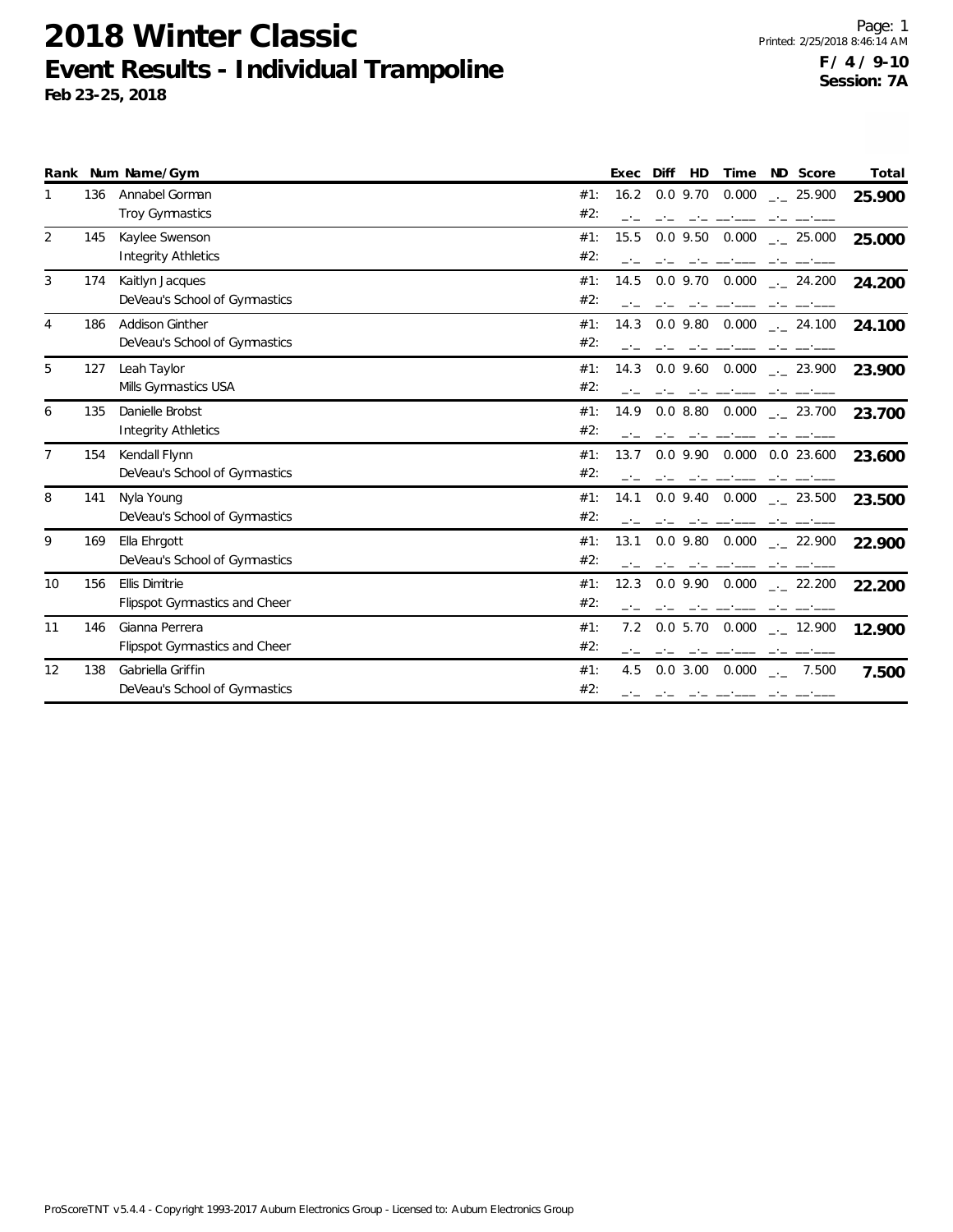|     | Rank Num Name/Gym |     | Exec Diff HD |  | Time                                              | ND Score | Total                                               |
|-----|-------------------|-----|--------------|--|---------------------------------------------------|----------|-----------------------------------------------------|
| 242 | Nicholas Blair    |     |              |  |                                                   |          | #1: 13.5 0.0 9.40 0.000 $\rightarrow$ 22.900 22.900 |
|     | Troy Gymnastics   | #2: |              |  | والمستواط والمستحصل للمحارب المحار                |          |                                                     |
| 254 | George Witte      |     |              |  | $#1:$ 5.2 0.0 3.70 0.000 $\qquad \qquad -2$ 8.900 |          | 8.900                                               |
|     | Troy Gymnastics   | #2: |              |  |                                                   |          |                                                     |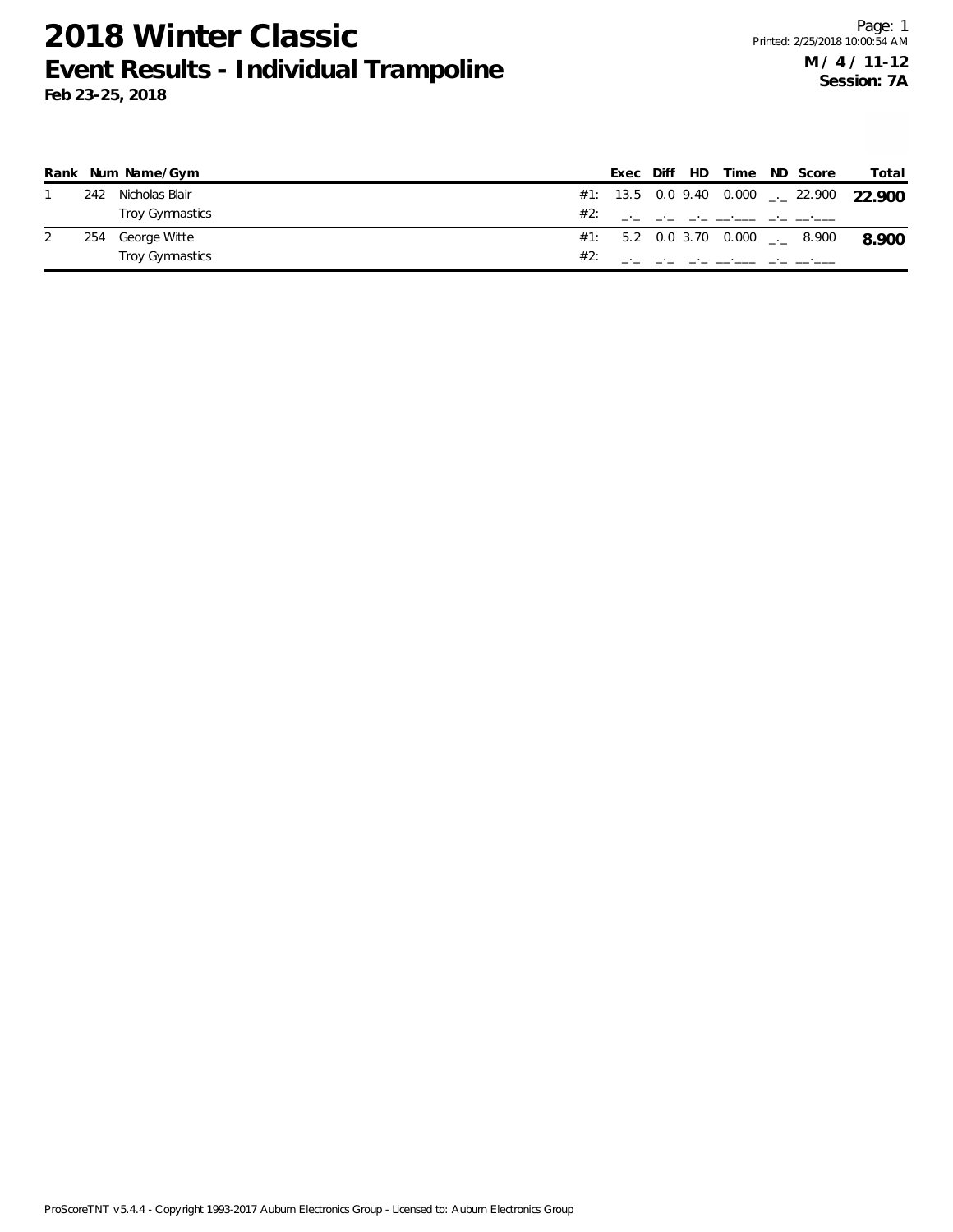|       |     | Rank Num Name/Gym                    |     | Exec | Diff | HD          | Time                                |               | ND Score             | Total  |
|-------|-----|--------------------------------------|-----|------|------|-------------|-------------------------------------|---------------|----------------------|--------|
|       | 198 | Addyson Burroughs                    | #1: | 15.8 |      | $0.0$ 9.80  | 0.000                               |               | $-25.600$            | 25.600 |
|       |     | <b>Integrity Athletics</b>           | #2: |      |      |             |                                     |               |                      |        |
| 2     | 207 | Ellie Callahan                       | #1: | 15.5 |      | $0.0$ 9.80  | 0.000                               |               | $\frac{1}{2}$ 25.300 | 25.300 |
|       |     | Integrity Athletics                  | #2: |      |      |             |                                     |               |                      |        |
| 3     | 275 | Zoe Dumas                            | #1: | 15.1 |      | $0.0$ 9.40  | 0.000                               |               | . 24.500             | 24.500 |
|       |     | The Flip Shop                        | #2: |      |      |             |                                     |               |                      |        |
| $4^*$ | 316 | Gillian Hein                         | #1: | 14.7 |      | $0.0$ 9.60  | 0.000                               |               | $\frac{1}{2}$ 24.300 | 24.300 |
|       |     | Troy Gymnastics                      | #2: |      |      |             |                                     |               |                      |        |
| $4^*$ | 238 | Laila Fredericks                     | #1: | 14.5 |      | $0.0$ 9.80  | 0.000                               |               | $-24.300$            | 24.300 |
|       |     | Mills Gymnastics USA                 | #2: |      |      |             |                                     |               |                      |        |
| 6     | 213 | Gabriella Ferrin                     | #1: | 13.5 |      | $0.0$ 9.70  | 0.000                               |               | $\frac{1}{2}$ 23.200 | 23.200 |
|       |     | Airborne Academy                     | #2: |      |      |             |                                     |               |                      |        |
| 7     | 251 | Lauren Corrington                    | #1: | 13.2 |      | $0.0$ 9.60  | 0.000                               |               | $-22.800$            | 22.800 |
|       |     | Gymnastics Etc.                      | #2: |      |      |             |                                     |               |                      |        |
| 8     | 246 | Giovanna Pugno                       | #1: | 12.3 |      | $0.0$ 9.80  | 0.000                               |               | $\frac{1}{2}$ 22.100 | 22.100 |
|       |     | <b>Flipspot Gymnastics and Cheer</b> | #2: |      |      |             |                                     |               |                      |        |
| 9     | 225 | Ashlyn Groves                        | #1: | 8.1  |      | 0.06.00     | 0.000                               |               | $\sim$ 14.100        | 14.100 |
|       |     | Troy Gymnastics                      | #2: |      |      |             |                                     |               |                      |        |
| 10    | 220 | Samantha Koch                        | #1: | 0.0  |      | $0.0\ 0.00$ | 0.000                               | $\rightarrow$ | 0.000                | 0.000  |
|       |     | <b>Troy Gymnastics</b>               | #2: |      |      |             | سياسي سابي استعاضت بالمراجع المارين |               |                      |        |